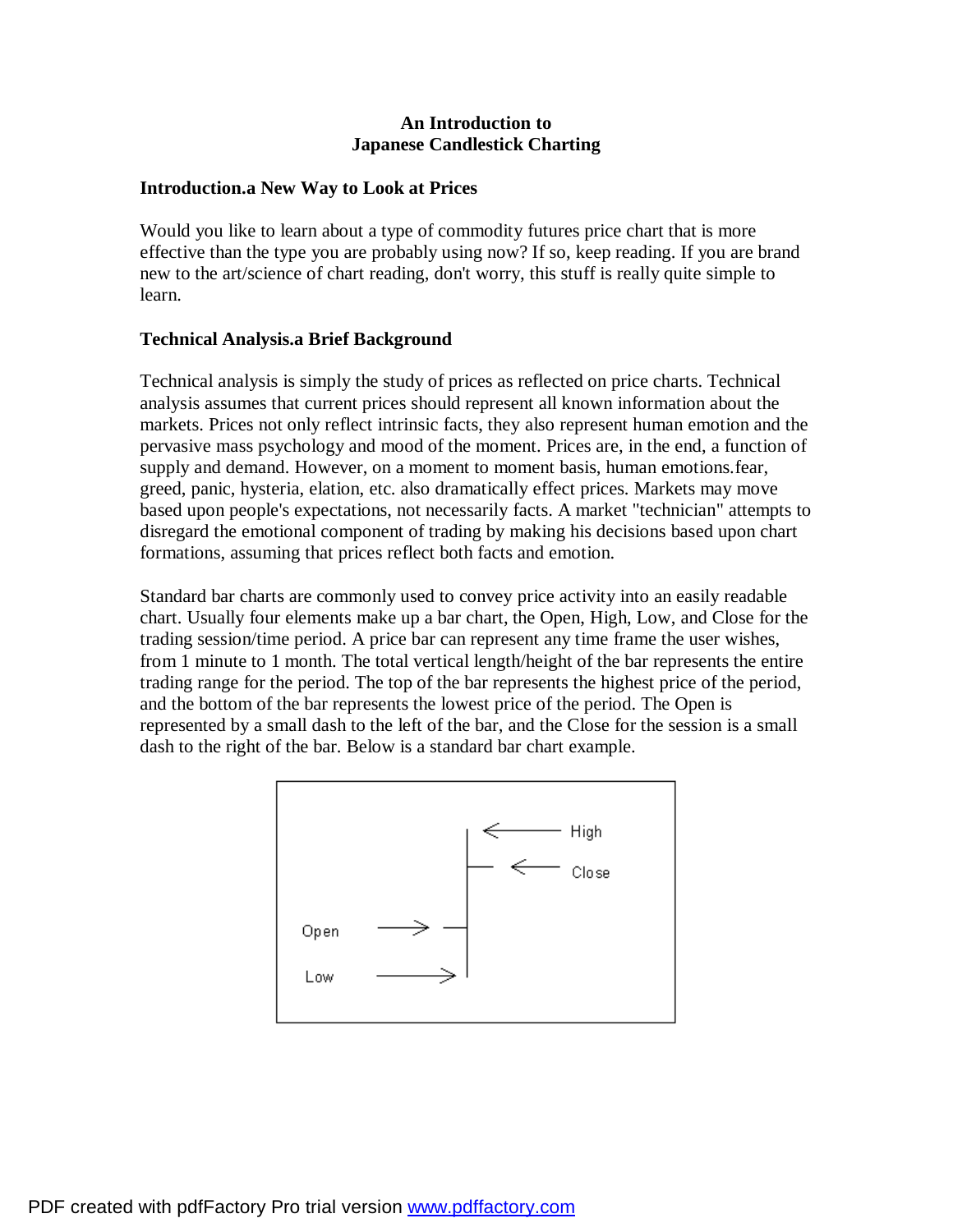# **Candlestick Charts Explained**

You may be asking yourself, "If I can already use bar charts to view prices, then why do I need another type of chart?"

The answer to this question may not seem obvious, but after going through the following candlestick chart explanations and examples, you will surely see value in the different perspective candlesticks bring to the table. In my opinion, they are much more visually appealing, and convey the price information in a quicker, easier manner.

#### *What is the History of Candlestick Charts?*

Candlestick charts are on record as being the oldest type of charts used for price prediction. They date back to the 1700's, when they were used for predicting rice prices. In fact, during this era in Japan, Munehisa Homma become a legendary rice trader and gained a huge fortune using candlestick analysis. He is said to have executed over 100 consecutive winning trades!

The candlesticks themselves and the formations they shape were give colorful names by the Japanese traders. Due in part to the military environment of the Japanese feudal system during this era, candlestick formations developed names such as "counter attack lines" and the "advancing three soldiers". Just as skill, strategy, and psychology are important in battle, so too are they important elements when in the midst of trading battle.

#### *What do Candlesticks Look Like?*

Candlestick charts are much more visually appealing than a standard two-dimensional bar chart. As in a standard bar chart, there are four elements necessary to construct a candlestick chart, the OPEN, HIGH, LOW and CLOSING price for a given time period. Below are examples of candlesticks and a definition for each candlestick component: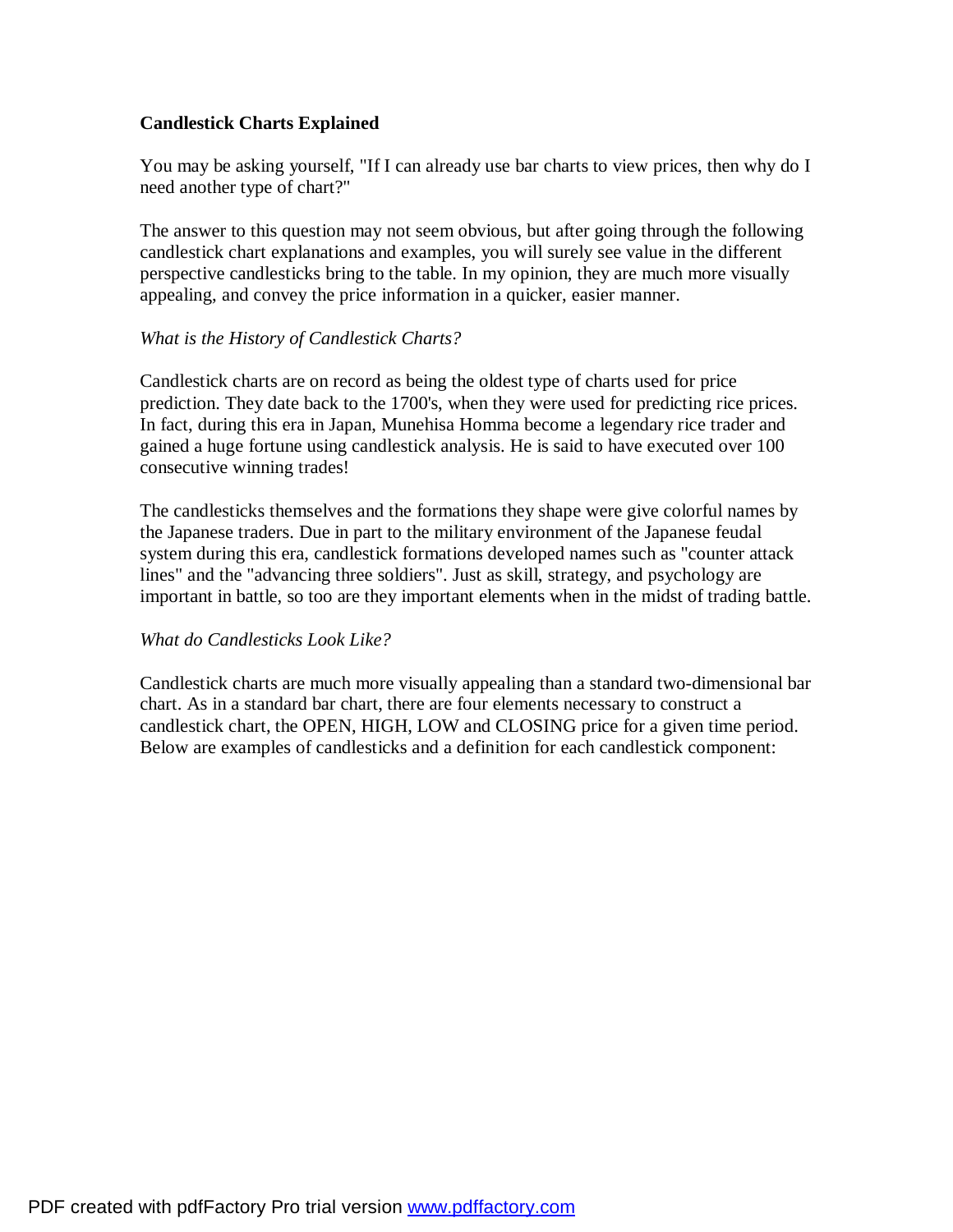

- The body of the candlestick is called the *real body*, and represents the range between the open and closing prices.
- A black or filled-in body represents that the close during that time period was lower than the open, (normally considered bearish) and when the body is open or white, that means the close was higher than the open (normally bullish).
- The thin vertical line above and/or below the real body is called the *upper/lower shadow,* representing the high/low price extremes for the period.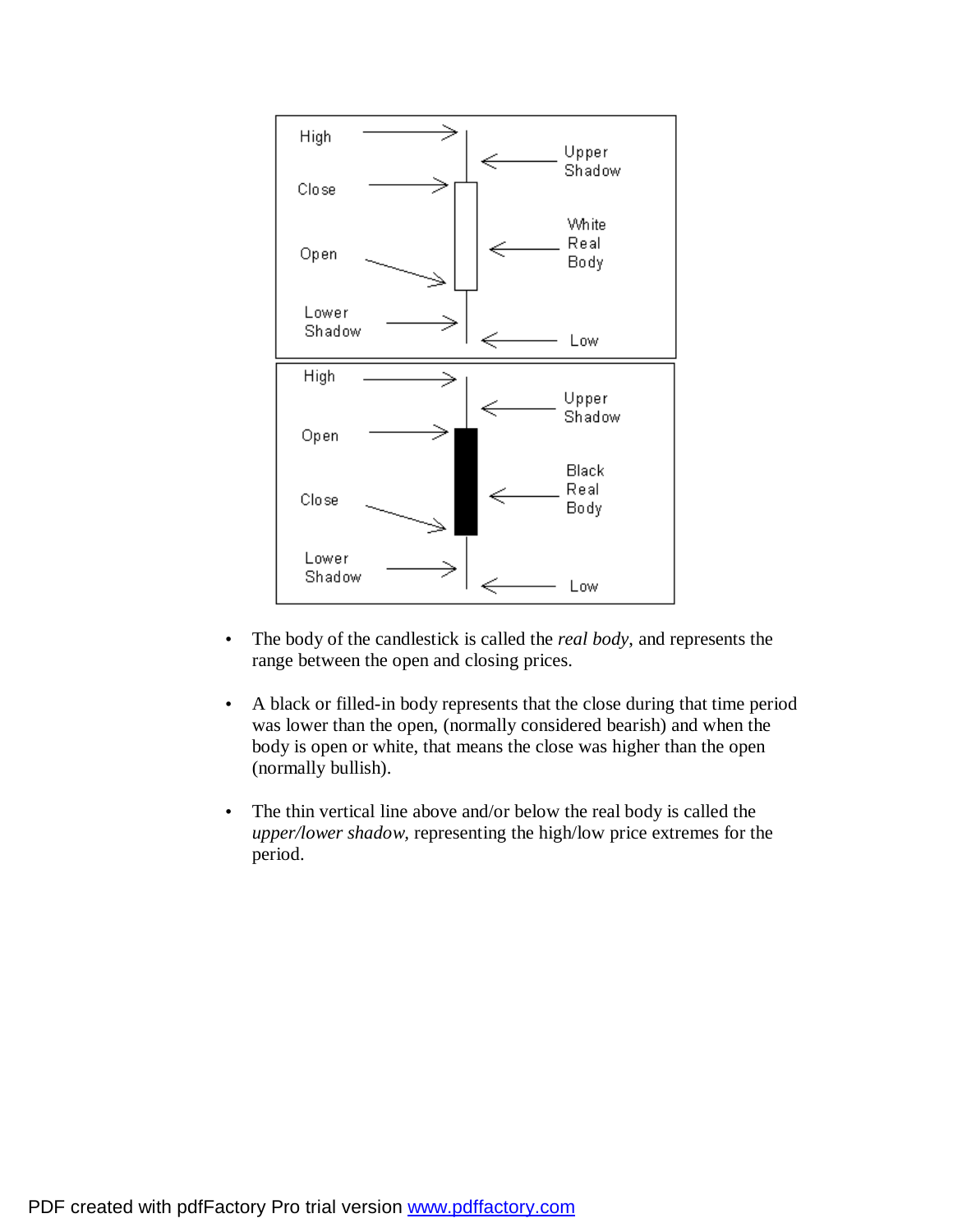# **Bar Compared to Candlestick Charts**

Below is an example of the same price data conveyed in a standard bar chart and a candlestick chart. Notice how the candlestick chart appears 3-dimensional, as price data almost jumps out at you.



The long, dark, filled-in *real bodies* represent a weak (bearish) close ( 3a ), while a long open, light-colored *real body* represents a strong (bullish) close ( 3b ). It is important to note that Japanese candlestick analysts traditionally view the open and closing prices as the most critical of the day. At a glance, notice how much easier it is with candlesticks to determine if the closing price was higher or lower than the opening price.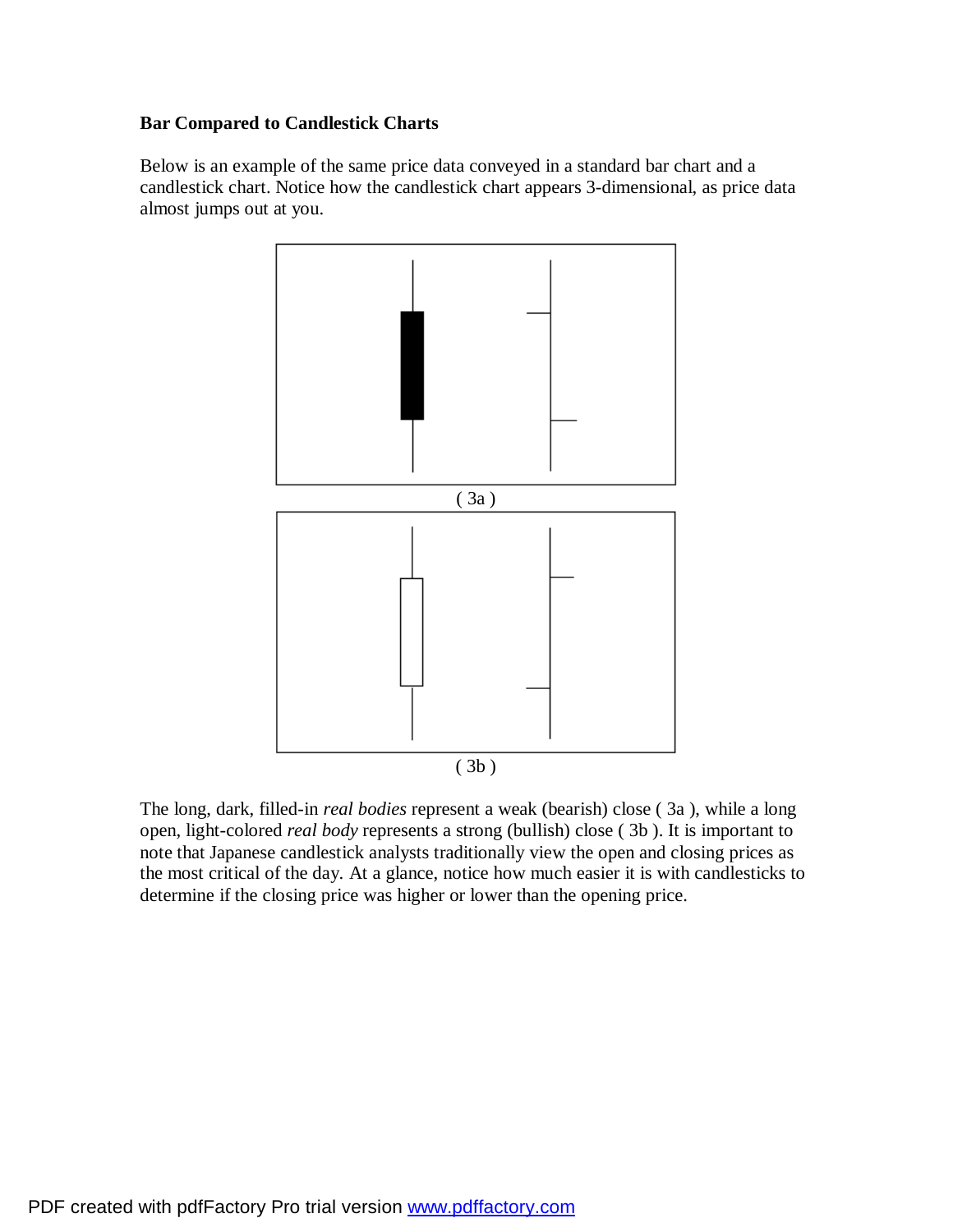# **Common Candlestick Terminology**

The following is a list of some individual candlestick terms. It is important to realize that many formations occur within the context of prior candlesticks. What follows is merely a definition of terms, not formations.

• The *Black* Candlestick -- when the close is lower than the open.



• The *White* Candlestick -- when the close is higher than the open.



• The *Shaven Head* -- a candlestick with no *upper shadow.*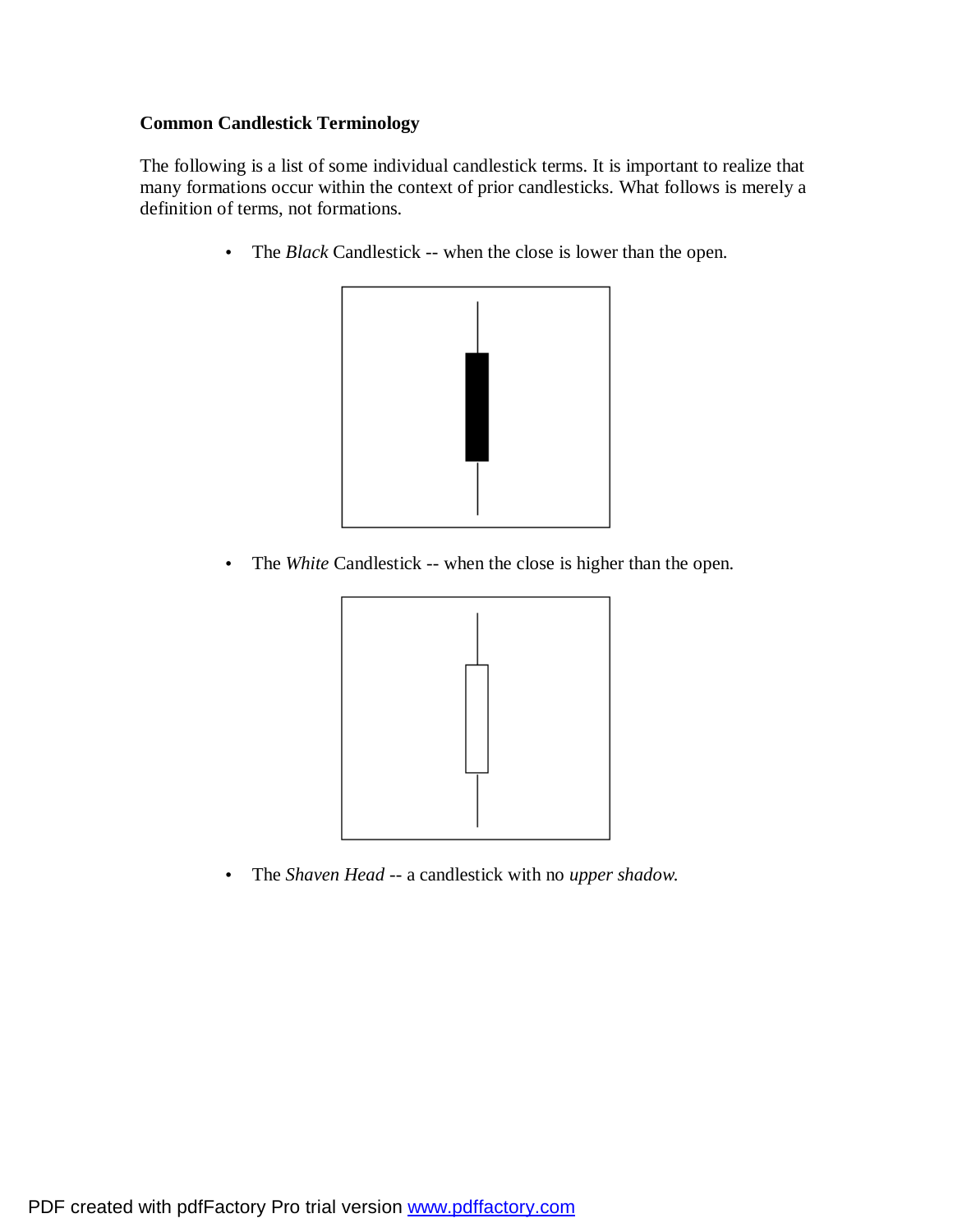

• The *Shaven Bottom* -- a candlestick with no *lower shadow.*



• *Spinning Tops --* candlesticks with small *real bodies*, and when appearing within a sideways choppy market, they represent equilibrium between the bulls and the bears. They can be either *white* or *black*.



• *Doji Lines* -- have no *real body*, but instead have a horizontal line. This represents when the Open and Close are the same or very close. The length of the *shadow* can vary.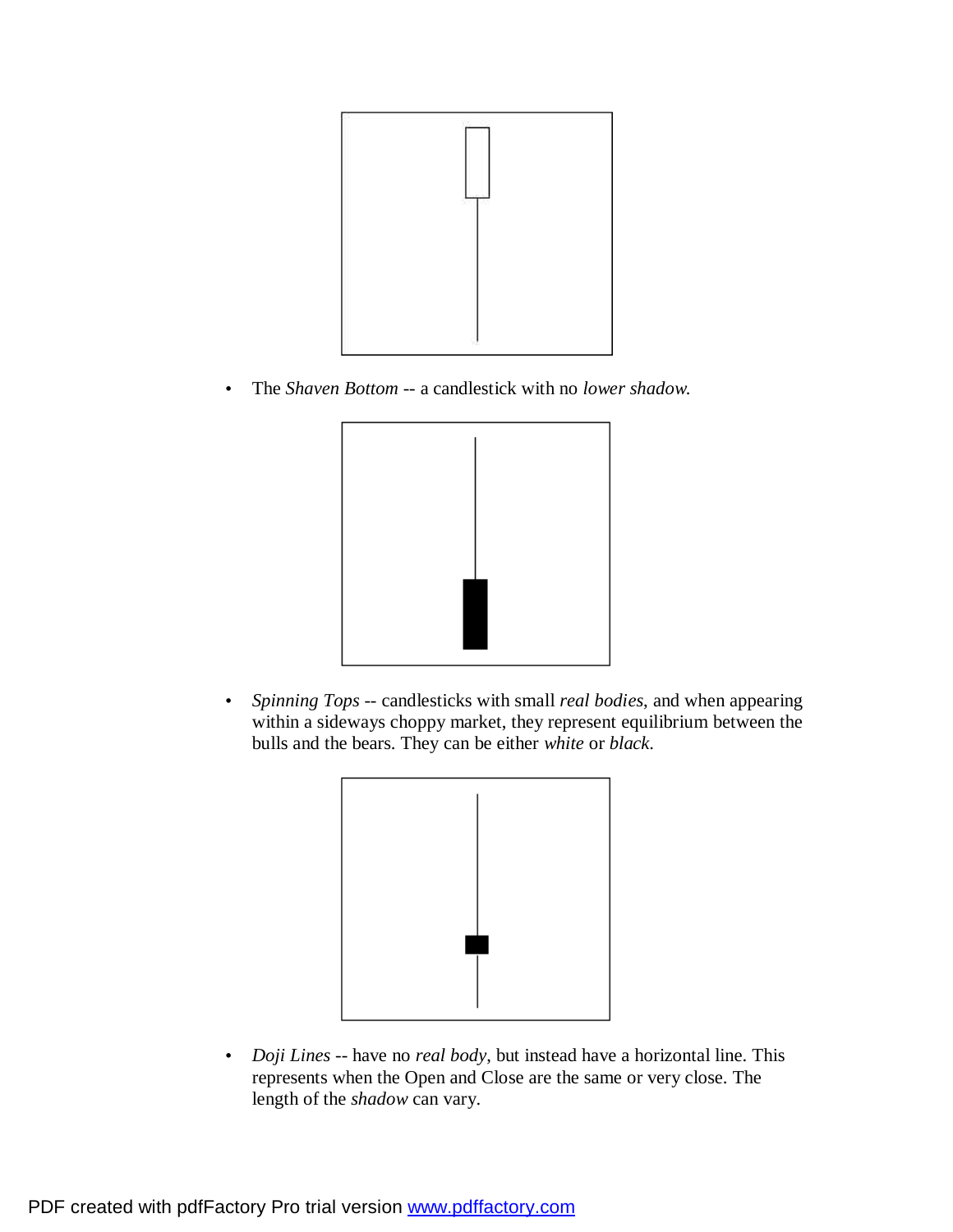

### **Candlestick Reversal Patterns**

Just as many traders look to bar charts for double tops and bottoms, head-and-shoulders, and technical indicators for reversal signals, so too can candlestick formations be looked upon for the same purpose. A reversal does not always mean that the current uptrend/downtrend will reverse direction, but merely that the current direction may end. The market may then decide to drift sideways. Candlestick reversal patterns must be viewed within the context of prior activity to be effective. In fact, identical candlesticks may have different meanings depending on where they occur within the context of prior trends and formations.

> • *Hammer* -- a candlestick with a long *lower shadow* and small *real body*. The *shadow* should be at least twice the length of the *real body*, and there should be no or very little *upper shadow*. The *body* may be either *black* or *white*, but the key is that this candlestick must occur within the context of a downtrend to be considered a *hammer*. The market may be "hammering" out a bottom.



• *Hanging Man* -- identical in appearance to the *hammer*, but appears within the context of an uptrend.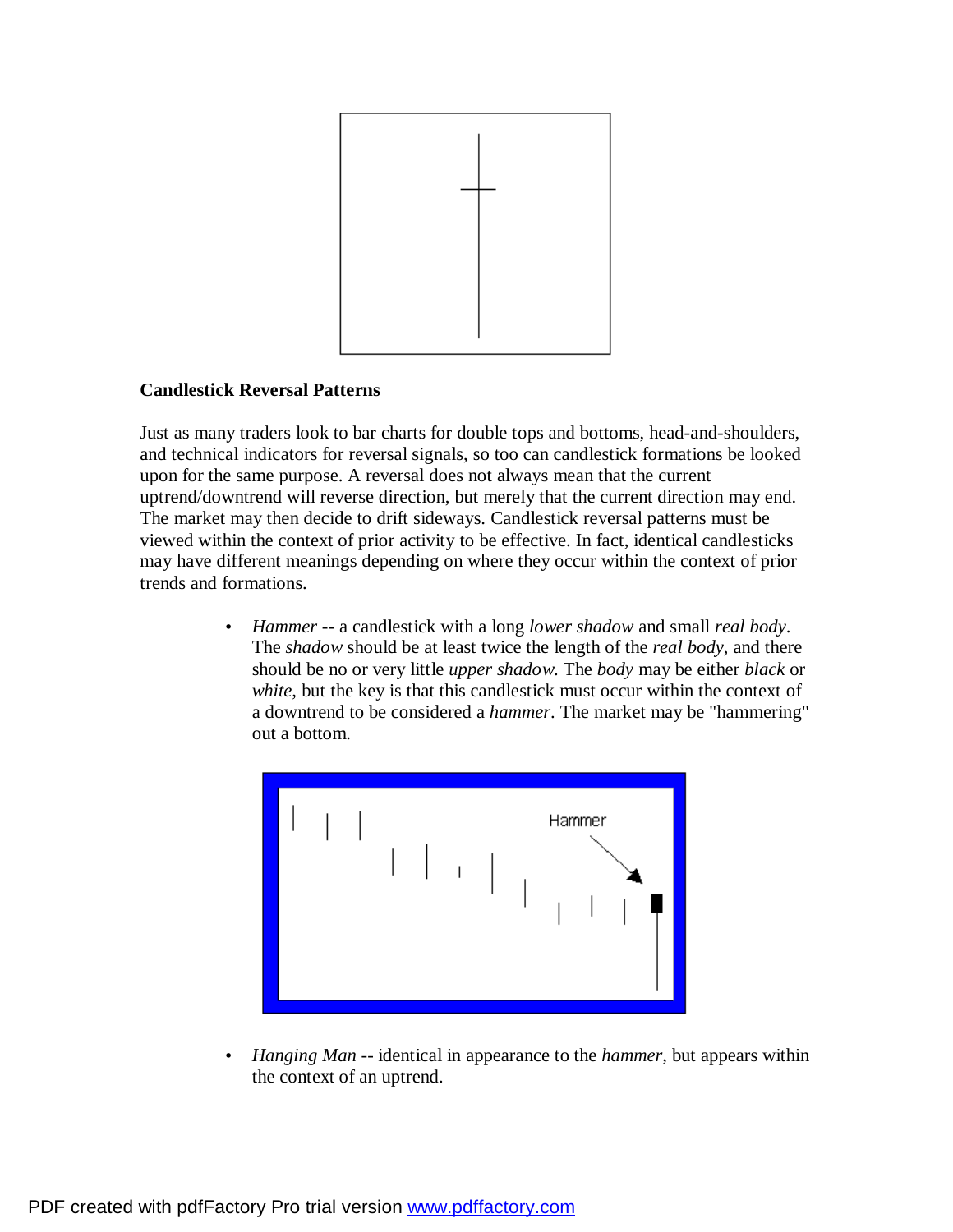

• *Engulfing Patterns* -- Bullish -- when a *white, real body* totally covers, "engulfs" the prior day's *real body*. The market should be in a definable trend, not chopping around sideways. The shadows of the prior candlestick do not need to be engulfed.



• *Bearish* -- when a black, real body totally covers, "engulfs" the prior day's real body. The market should be in a definable trend, not chopping around sideways. The shadows of the prior candlestick do not need to be engulfed.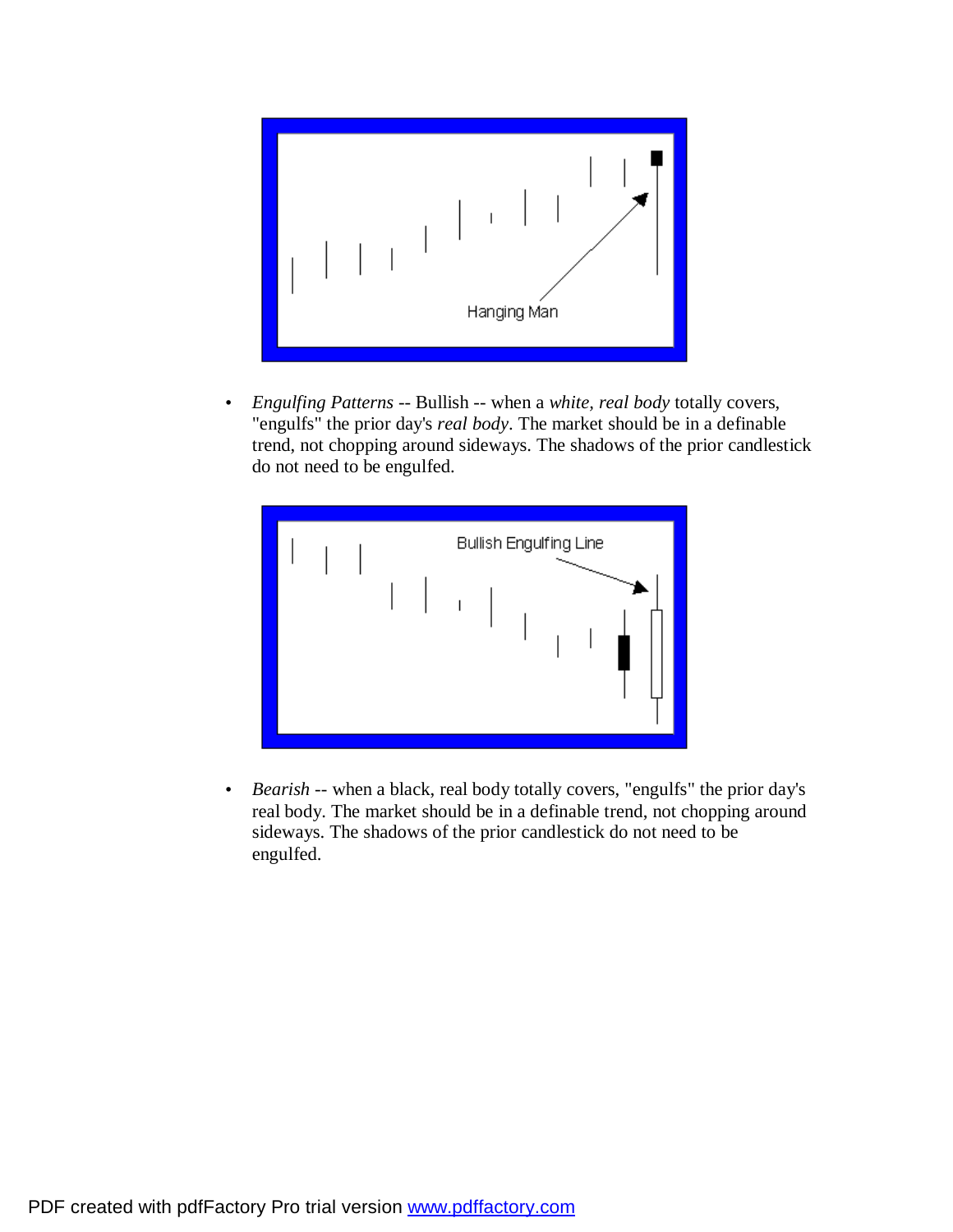

• *Dark-Cloud Cover(bearish)* -- a top reversal formation where the first day of the pattern consists of a strong *white, real body.* The second day's price opens above the top of the upper shadow of the prior candlestick, but the close is at or near the low of the day, and well into the prior *white, real body.*



• *Piercing Pattern* (bullish) -- opposite of the *dark-cloud cover*. Occurs within a downtrend. The first candlestick having a black, real body, and the second has a long, white, real body. The white day opens sharply lower, under the low of the prior black day. Then, prices close above the 50% point of the prior day's black real body.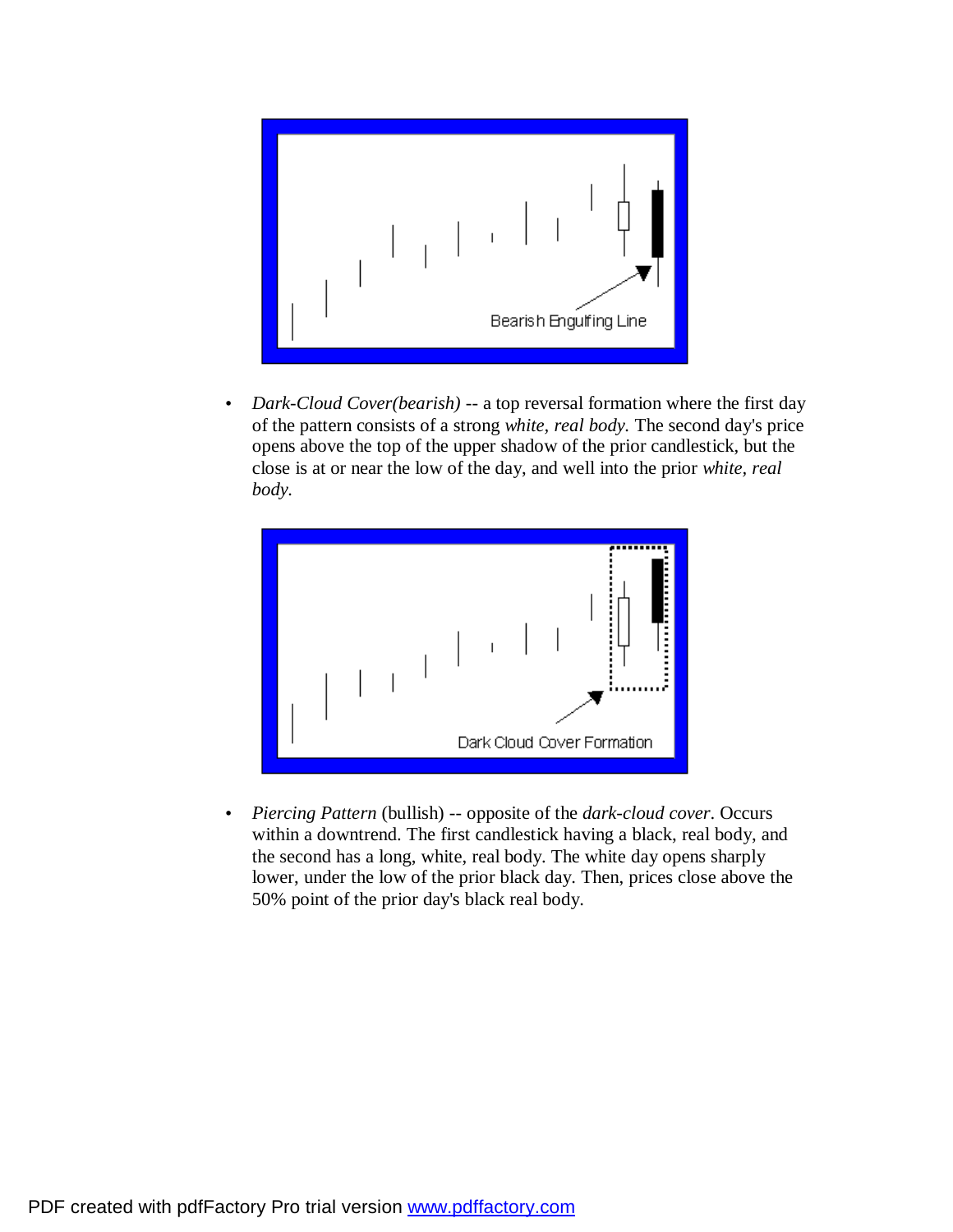

#### **Stars**

These candlestick formations consist of a small real body that gaps away from the real body preceding it. The real body of the star should not overlap the prior real body. The color of the star is not too important, and they can occur at either tops or bottoms. Stars are the equivalent of gaps on standard bar charts.

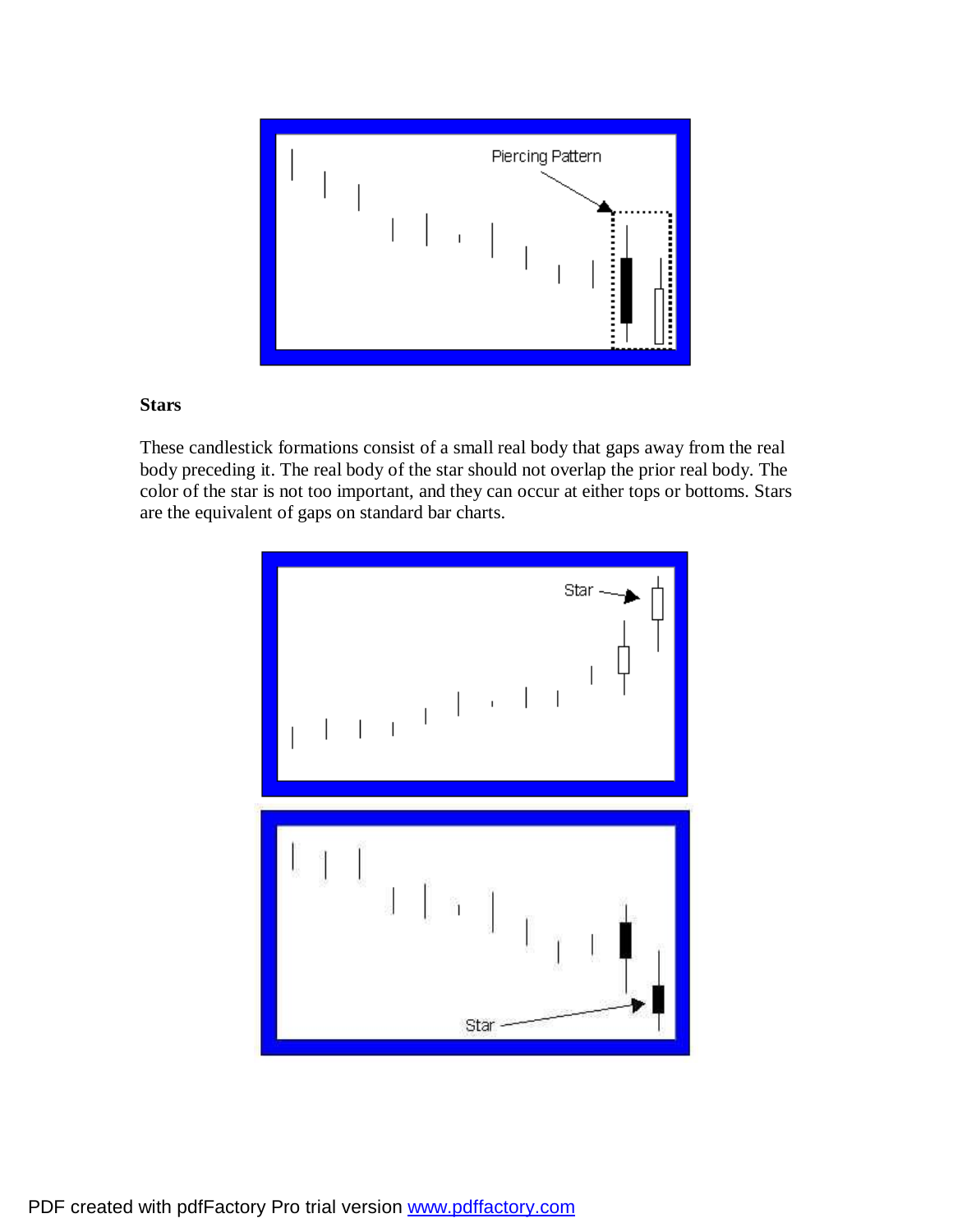Stars make up part of four separate reversal patterns:

Morning Star

*Evening Star*

*Doji Star*

*Shooting Star (Inverted Hammer)*

• *Morning Star* -- this is a bullish bottom reversal pattern. The formation is comprised of 3 candlesticks. The first candlestick is a tall black real body followed by the second, a small real body, which gaps (opens), lower (a star pattern). The third candlestick is a white real body that moves well into the first period's black real body. This is similar to an island pattern on standard bar charts.



• *Evening Star* -- a bearish top reversal pattern and counterpart to the Morning Star. Three candlesticks compose the evening star, the first being long and white. The second forms a star, followed by the third, which has a black real body that moves sharply into the first white candlestick.

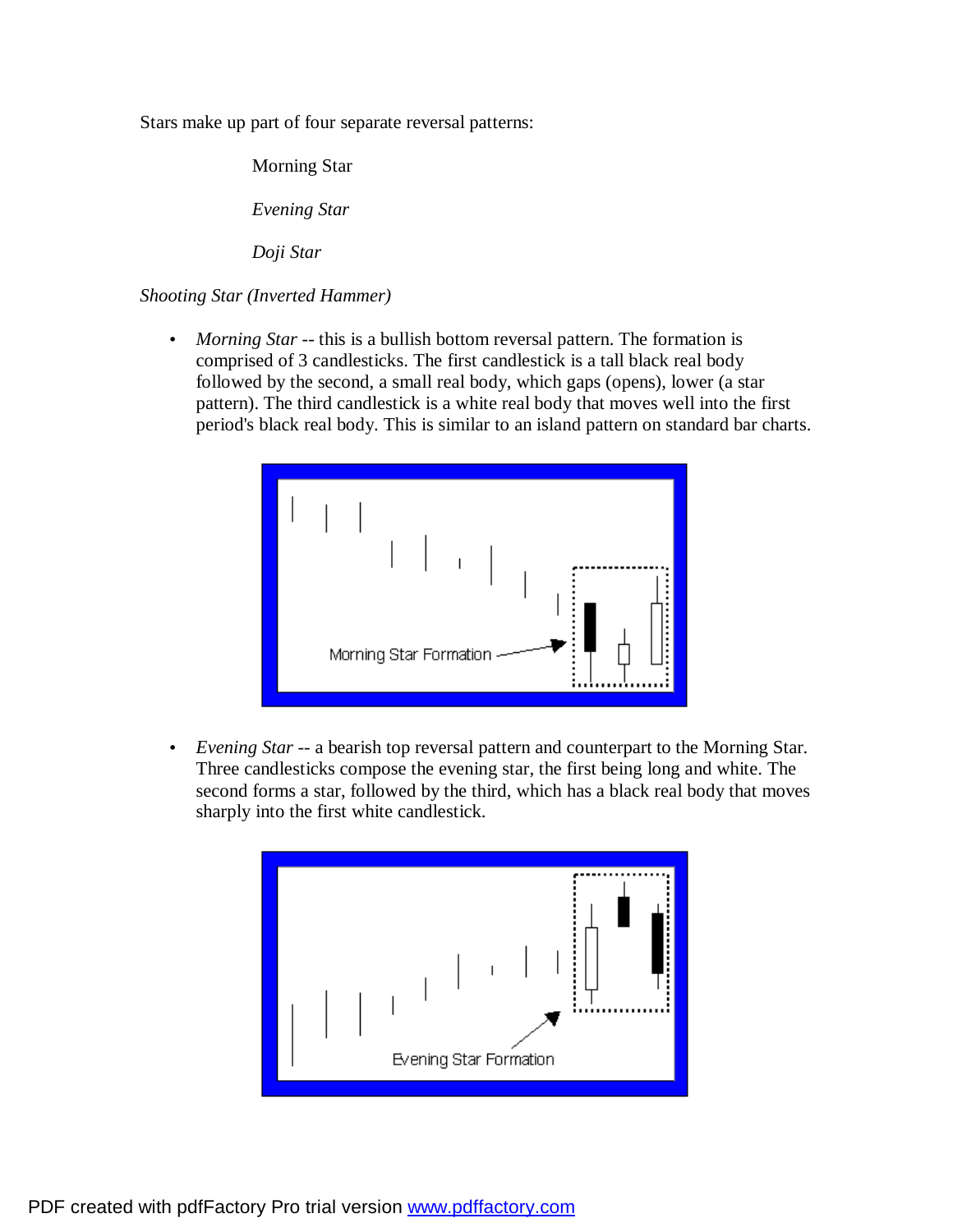• *Doji Stars* -- When a doji gaps above a real body in an uptrend, or gaps under a real body in a falling market, that particular doji is called a *doji star*. Two popular doji stars are the *evening star* and the *morning star*.



• *Evening Doji Star* -- a doji star in an uptrend followed by a long, black real body that closed well into the prior white real body. If the candlestick after the doji star is white and gapped higher, the bearishness of the doji is invalidated.

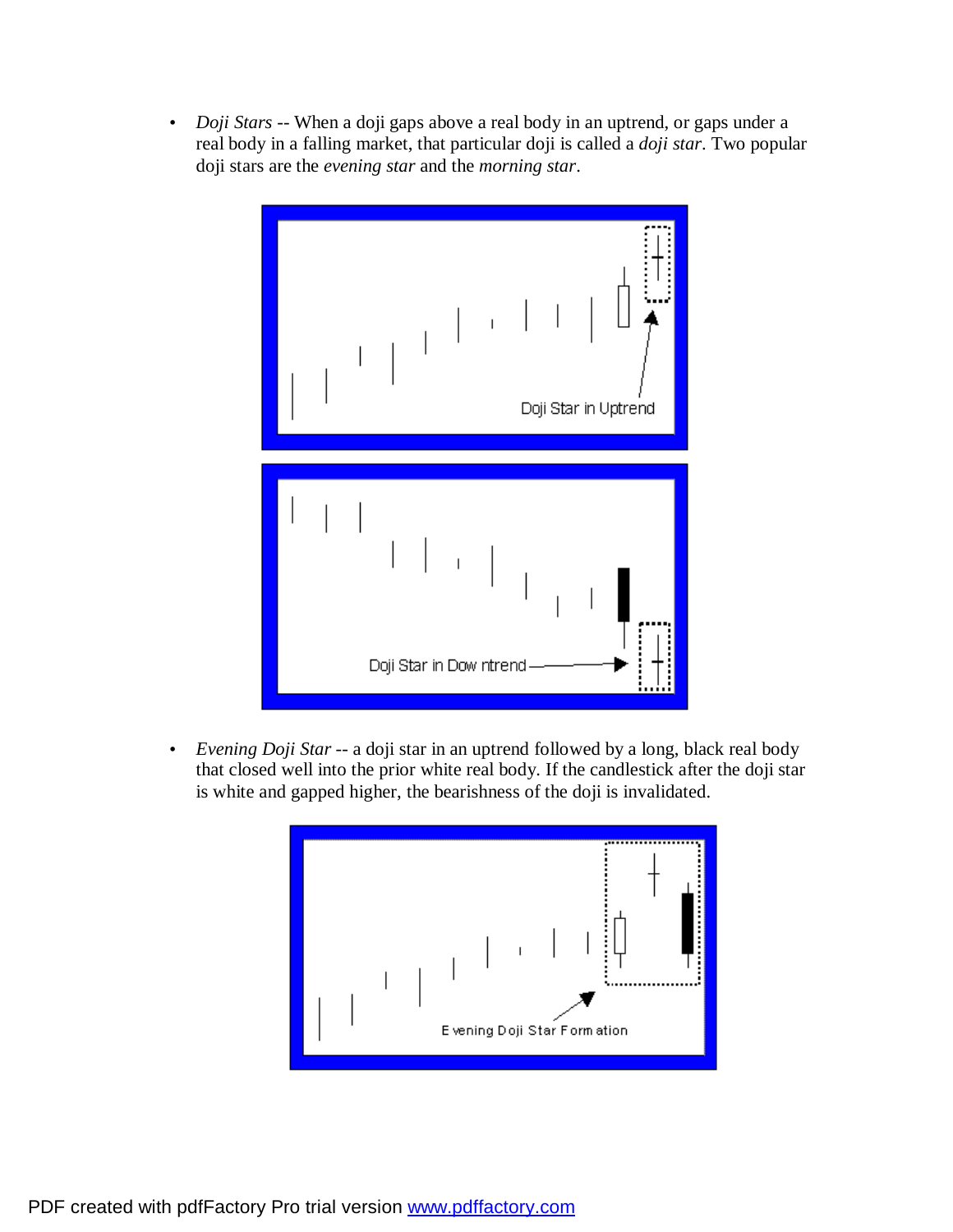• *Morning Doji Star* -- a doji star in a downtrend followed by a long, white real body that closes well into the prior black real body. If the candlestick after the doji star is black and gapped lower, the bullishness of the doji is invalidated.



• *Shooting Star* -- a small real body near the lower end of the trading range, with a long upper shadow. The color of the body is not critical. Not usually considered a major reversal sign, only a warning.



• *Inverted Hammer*-- not really a star, but does look like a shooting star. When occurring within a downtrend, may be a turning signal. Body color is not critical.